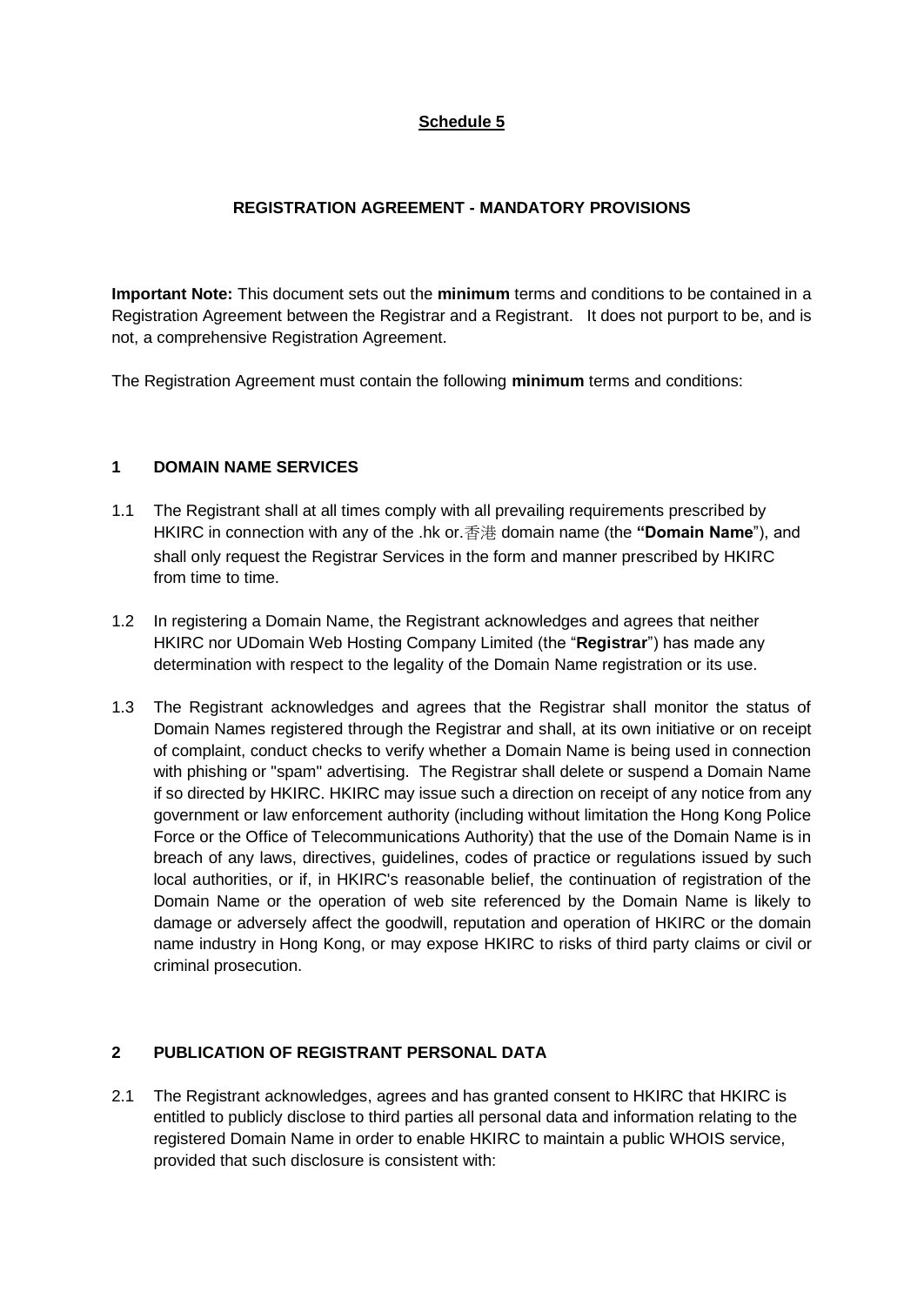- (a) the Applicable Data Protection Law ;
- (b) the Published Policies; and
- (c) this Registration Agreement.
- 2.2 The Registrant grants to the Registrar the right to disclose to the HKIRC all information which is reasonably required by HKIRC in order to enter the Domain Name into the Registry Server.

### **3 CHANGE OF REGISTRARS**

- 3.1 The Registrar shall not prevent a Registrant from changing the registrar of record, except in accordance with the Registration Policies.
- 3.2 The Registrar shall ensure that the Registrant can easily transfer registered Domain Names to another registrar in accordance with the Published Policies.
- 3.3 In the event that:
	- 3.3.1 the Registrar is no longer a registrar; or
	- 3.3.2 the Registrar's HKIRC Accreditation is suspended or terminated; or
	- 3.3.3 the Registrar Agreement is terminated by HKIRC,

the Registrar shall immediately give notice to its Registrants, and advise the Registrants that they should transfer the registered Domain Name to a new registrar.

- 3.4 In the event that the Registrar Agreement between HKIRC and the Registrar is terminated due to default or breach of the Registrar, the Registrar must not charge the Registrant any fee for the transfer of the registered Domain Name to another registrar. The Registrar shall take all necessary actions to preserve the rights of its Registrants.
- 3.5 If the Registrant of a Domain Name registered under Hong Kong Network Information Centre ("HKNIC") Registration Agreement Version 1.x or 2.xx elects to change the Registrar from Hong Kong Domain Name Registration Company Limited ("HKDNR") to another Registrar ("New Registrar"), the Registrant shall acknowledge and accept that the Domain Name registration will be subject to the terms and conditions of the then current registration agreement of the new Registrar. For the avoidance of doubt, if the Domain Name registration is under one of the above-mentioned agreements, the Contract Version field of the WHOIS result display for that Domain Name will display the word "Old".
- 3.6 The Registrant shall provide an authorization code ("**Authorization Information**") to a new registrar in order to initiate the change of registrar. The Registrar can request that HKIRC provide this Authorization Information by sending it to the Registrant's email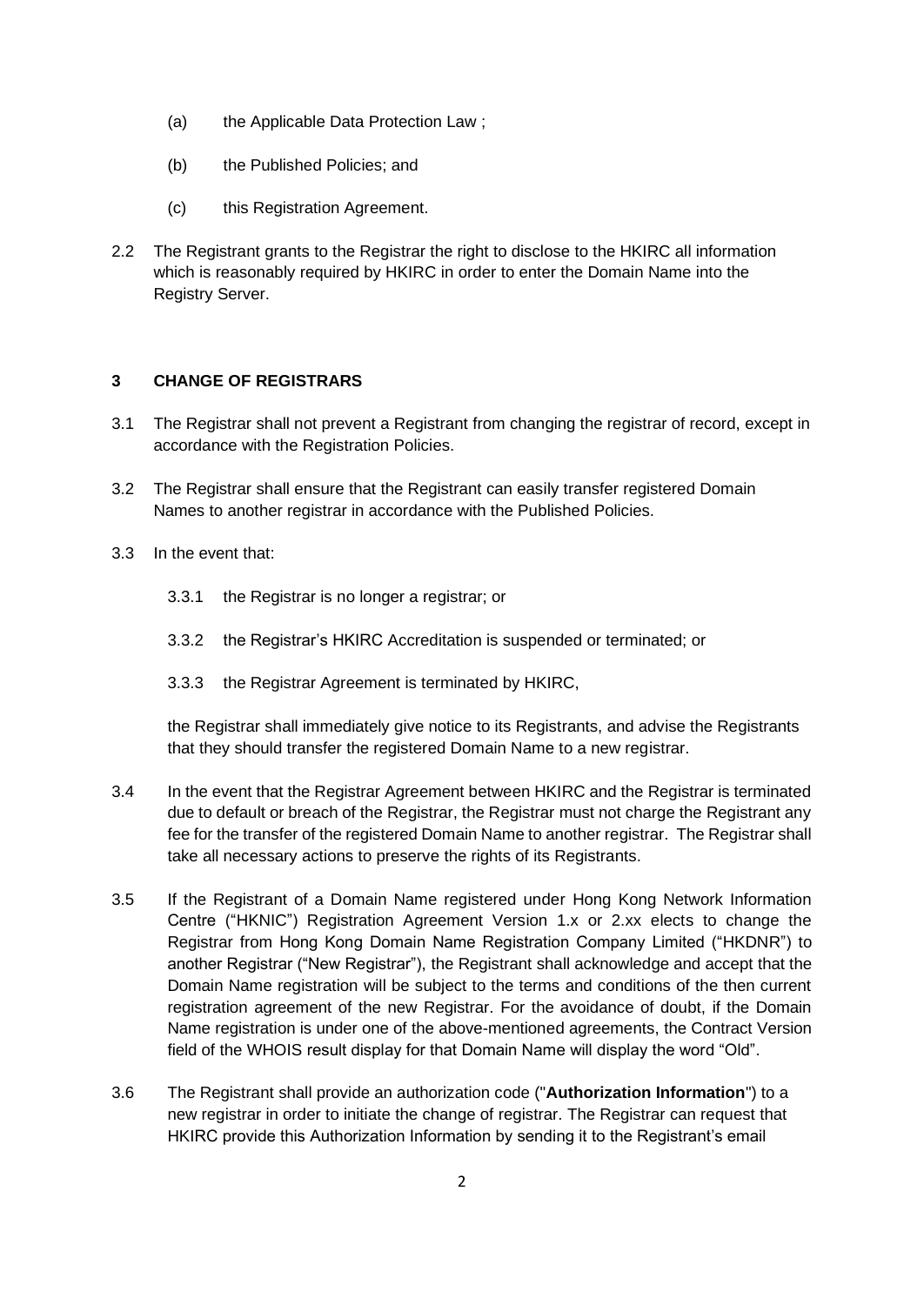address. The Registrar shall not, if requested to do so by a Registrant, refuse to make such a request of HKIRC.

3.7 In the event that the Registrar is no longer an HKIRC-Accredited registrar, the Domain Name held by a Registrant shall be transferred to another HKIRC-Accredited registrar within a specified period of time. If the Registrant fails to elect a registrar and effect the transfer, HKIRC shall be entitled to transfer the Domain Name to registration with HKDNR, together with any personal data held by the Registrar in relation to that Registrant.

#### **4 REGISTRANT'S OTHER OBLIGATIONS**

- 4.1 Throughout the Term of the Registration Agreement, the Registrant must:
	- 4.1.1 comply with the Published Policies (including but not limited to the Registration Policies, Procedures and Guidelines, Acceptable Use Policy, Domain Name Dispute Resolution Policy and Rules of Procedure and the Registration Agreement. The Published Policies can be found on the web site of HKIRC, www.hkirc.hk;
	- 4.1.2 give notice to HKIRC, through the Registrar, of any change to any information in the Registrant Data as soon as possible.
- 4.2 The Registrant shall not, directly or indirectly, through registration or use of its Domain Name or otherwise:
	- 4.2.1 infringe or violate the legal rights of any third party; or
	- 4.2.2 violate any applicable laws and regulations.
- 4.3 The Registrant acknowledges and agrees that HKIRC may collect Registrant information for the purpose of HKIRC membership.

#### **5 DISPUTE RESOLUTION**

- 5.1 For any Domain Name registered with the Registrant that is challenged by a third party, the dispute will be handled according to the provisions of the Domain Name Dispute Resolution Policy for .hk and .香港 Domain Names.
- 5.2 Any decision made by an arbitration panel duly appointed by a dispute resolution service provider shall be final and binding on the Registrant and the Registrant shall abide by such decision.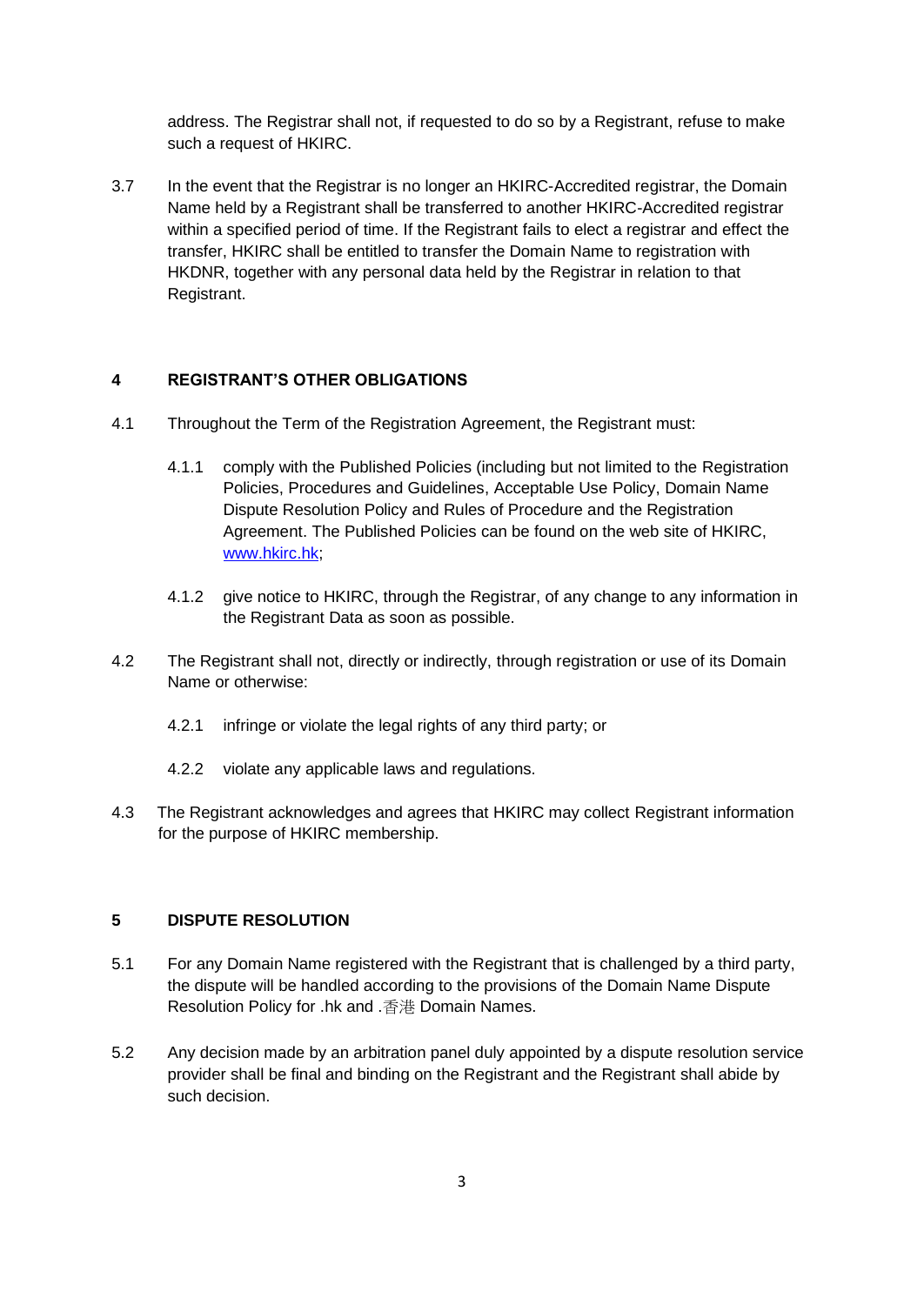#### **6 REGISTRANT WARRANTIES**

- 6.1 The Registrant warrants that it meets, and continues to meet, the eligibility criteria prescribed in HKIRC's Published Policies and this Registration Agreement for registering a Domain Name. In the event that the Registrant ceases to meet such eligibility criteria, the Domain Name registration may be terminated by either the Registrar or HKIRC.
- 6.2 By making an application for a Domain Name, the Registrant represents and warrants that:
	- (a) to the best of its knowledge and belief, the Domain Name that the Registrant is applying for will not infringe or otherwise violate the legal rights of any third party;
	- (b) the Registrant intends to use the Domain Name;
	- (c) the Registrant's use of the Domain Name shall be bona fide for the Registrant's own benefit and shall be for lawful purposes;
	- (d) the Registrant will not knowingly use the Domain Name in violation of any applicable laws and regulations;
	- (e) all information the Registrant provides to the Registrar, including further additions or alterations to such information, is true, complete and accurate;
	- (f) in the event that the Registrant receives notification of any claim, action or demand arising out of or related to the registration or use of the Domain Name, the Registrant will immediately send the Registrar a written notice notifying the Registrar of such claim, action or demand.

The Registrant acknowledges that the Registrar and HKIRC rely on all representations made and warranties given by the Registrant in determining if the application for a Domain Name should be approved.

## **7. HKIRC Contact Registrants**

7.1 The Registrant acknowledges that HKIRC may contact the Registrant in a number of situations including, but not limited to, inviting the Registrant to join HKIRC as a member; where there has been, or will be, a change in registrar, whether voluntarily or involuntarily on the part of the Registrant, due to termination of the Registrar; for the matters in relation to the administration and service of Domain Names; inviting the Registrant to take part in a customer satisfaction survey or other survey, and introducing seminars, conferences, training, and other news related to the Internet industry. If the Registrant does not want to receive unsolicited marketing or promotional emails, the Registrant can